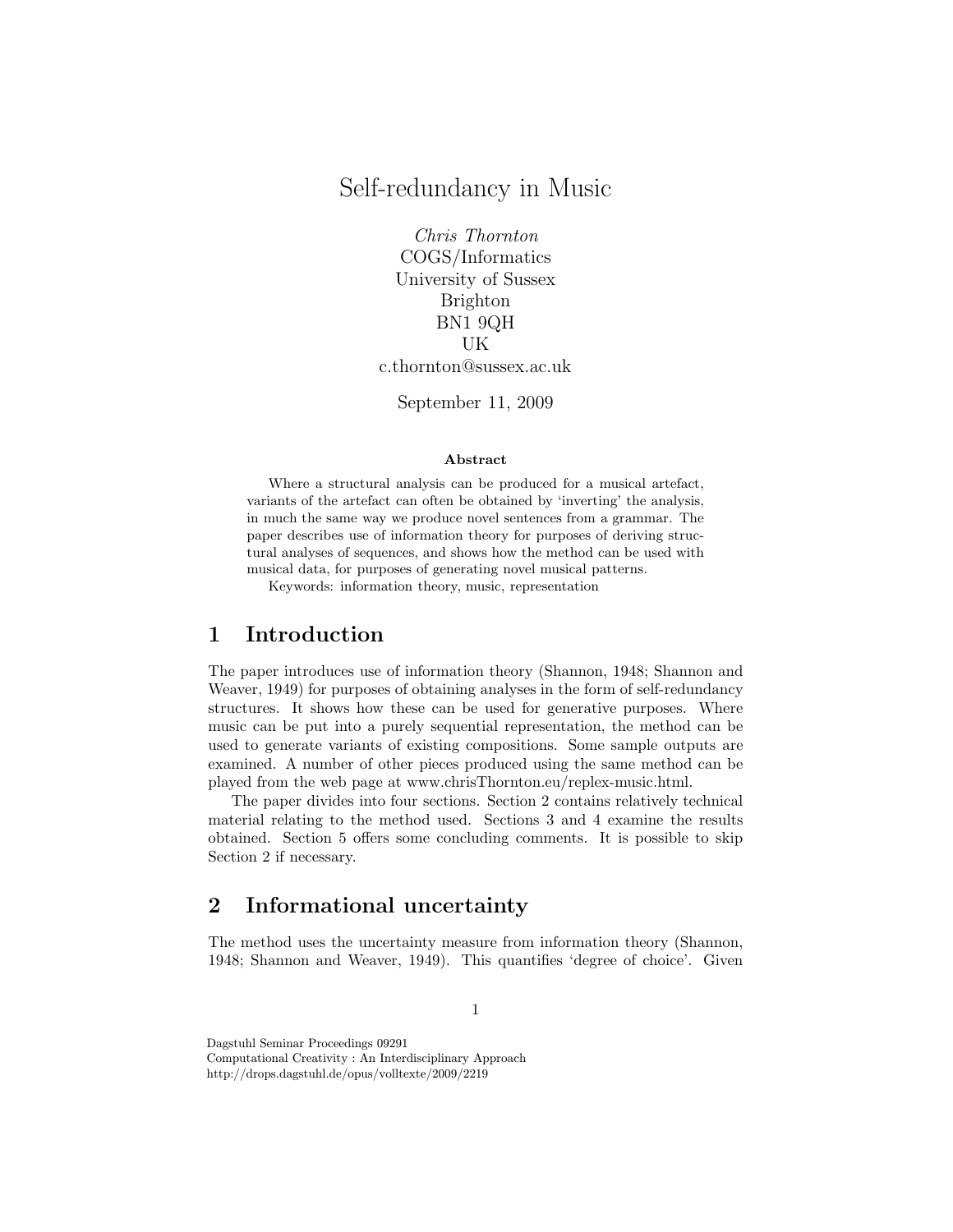some set of outcomes, uncertainty is defined to be the entropy of the probabilities applied:

entropy 
$$
= -\sum_i P_i \log P_i
$$

where  $P_i$  is the probability of the *i*'th outcome. Entropy increases with both the number of outcomes and with the flatness (i.e., indifference) of the probabilities, in accordance with intuition about how uncertainty behaves (Shannon, 1948; Shannon and Weaver, 1949).

Regarding the possible outcomes of sun or rain, for instance, if the probabilities attributed are  $P(\text{sun}) = 0.7$  and  $P(\text{rain}) = 0.3$  the level of uncertainty is

$$
0.7 \log 0.7 + 0.3 \log 0.3 = 0.88
$$

With logs taken to base 2 (as they are throughout the paper), this value expresses the level of uncertainty in 'bits'.

Increasing the flatness of the distribution, we might have  $P(\text{sun}) = 0.6$  and  $P(\text{rain}) = 0.4$ . This has the effect of increasing uncertainty. The new entropy value is then correspondingly higher, at

$$
0.6 \log 0.6 + 0.4 \log 0.4 = 0.97
$$

Where something serves to eliminate some element of uncertainty, the information content of that thing is defined to be the amount of uncertainty eliminated, regardless of what the 'thing' actually is. Should evidence of window drips serve to change probabilities to  $P(\text{rain}) = 0.8$  and  $P(\text{sun}) = 0.2$ , uncertainty drops to 0.72. The information content of the evidence (in this context) is then  $0.88 - 0.72 = 0.16$  bits.

### 2.1 Self-redundancy of sequences

Key to the proposed method is the concept of self-redundancy. For present purposes, the self-redundancy of a sequence is defined to be the maximum enhancement of mean symbol content that can be achieved through addition of uncertainty to the sequence. In general, addition of uncertainty has the effect of reducing symbol content. However, there is the possibility of symbols being eliminated altogether, which may produce an increase. Addition of uncertainty may cause mean symbol content to rise or fall then.

Consider the letter sequence 'a b c d b c a'. Imagine that we replace the third element with a choice between 'c' or 'a'. The uncertainty for an equiprobable, two-way choice is  $log 2 = 1$  bit. If each of the original elements of the sequence contained 3 bits of information, we had  $7 \times 3 = 21$  bits to start with. Addition of the uncertainty relating to the third element — uncertainization as it will be termed — produces a loss of 1.0 bit of information. Mean symbol information (MSI) then falls to  $(21-1)/7 = 2.9$ .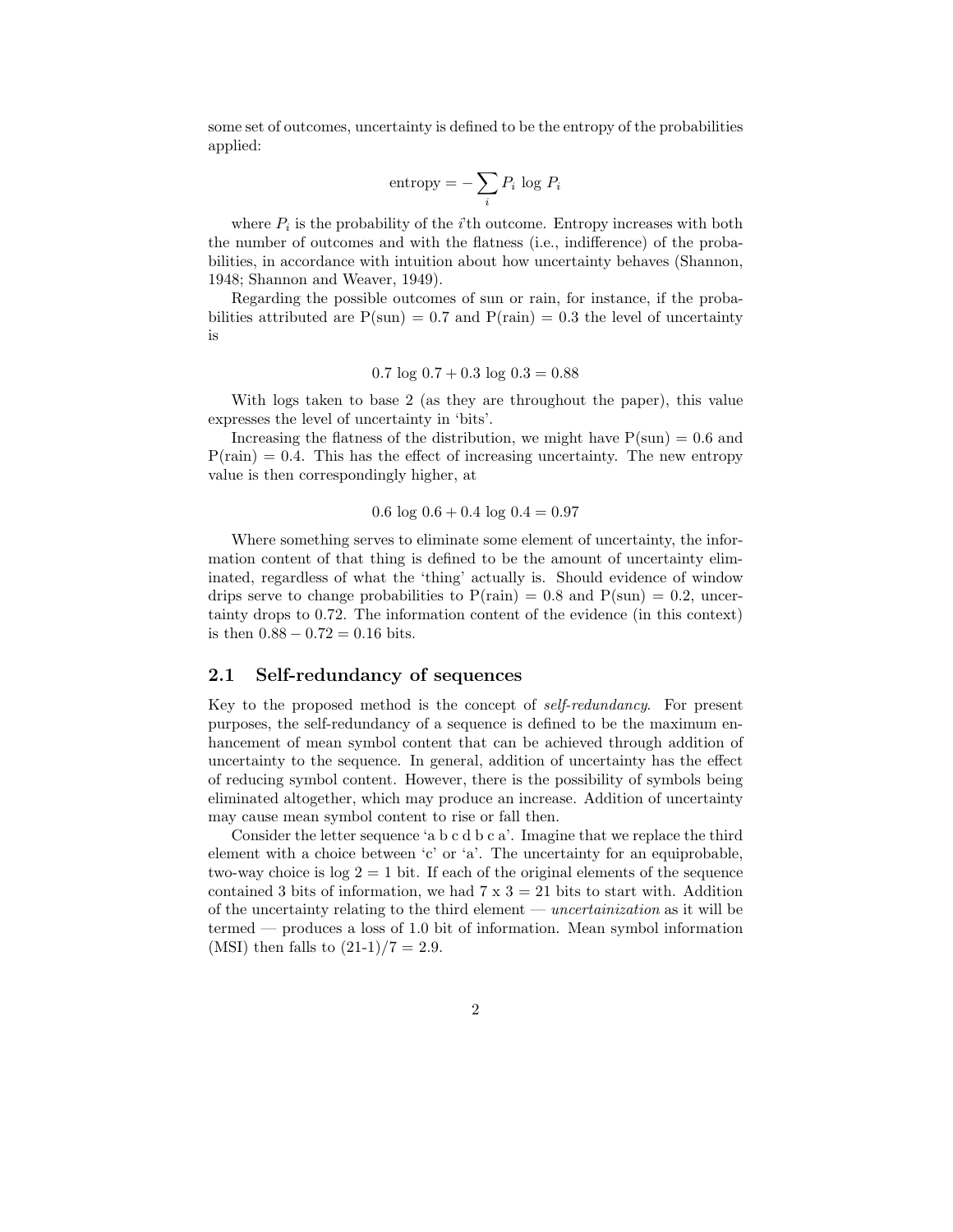Uncertainty can also be added by creating a choice between subsequences. Consider the choice between the 2-element subsequence starting at position two and the 2-element subsequence starting at position five. Both of these are 'b c' so the choice has only one outcome: there is zero uncertainty. Say we eliminate the third and sixth elements, and make the second and fourth elements be this 'choice'. Counting those involved in the choice, we have a total of seven symbols — the original figure. The MSI then stays constant at  $21/7 = 3.0$  bits.

In general, there are many ways of adding uncertainty to a sequence, including cumulative regimes where one set of choices is superimposed over another. Figure 1 illustrates a range of four cases (labeled A-D) using the sequence from above. Figure 2 provides a further four cases (labeled E-H). The general idea in these schematics is that uncertainizations of the original sequence are displayed as reformulations on a bottom-to-top, hierarchical basis, with arcs indicating the choices introduced.



Figure 1: Illustrative uncertainizations of 'a b c d b c a'.

Case (A) from Figure 1 represents the 'null' uncertainization: no change is made to the original sequence. On the assumption that each element is a choice between eight letters, the original (baseline) MSI is log  $8 = 3$  bits. Case (B) illustrates a minimal uncertainization in which the fourth element becomes a choice between 'c' and 'd'. This produces a loss of 1 bit of information, causing MSI to fall to 2.9 bits. Case (C) is similar but involving uncertainization of two elements of the sequence, with the loss of 2 bits of information.

Case (D) is a more atypical. Here, the second and fourth elements become a choice between the 2-element subsequence commencing at position two and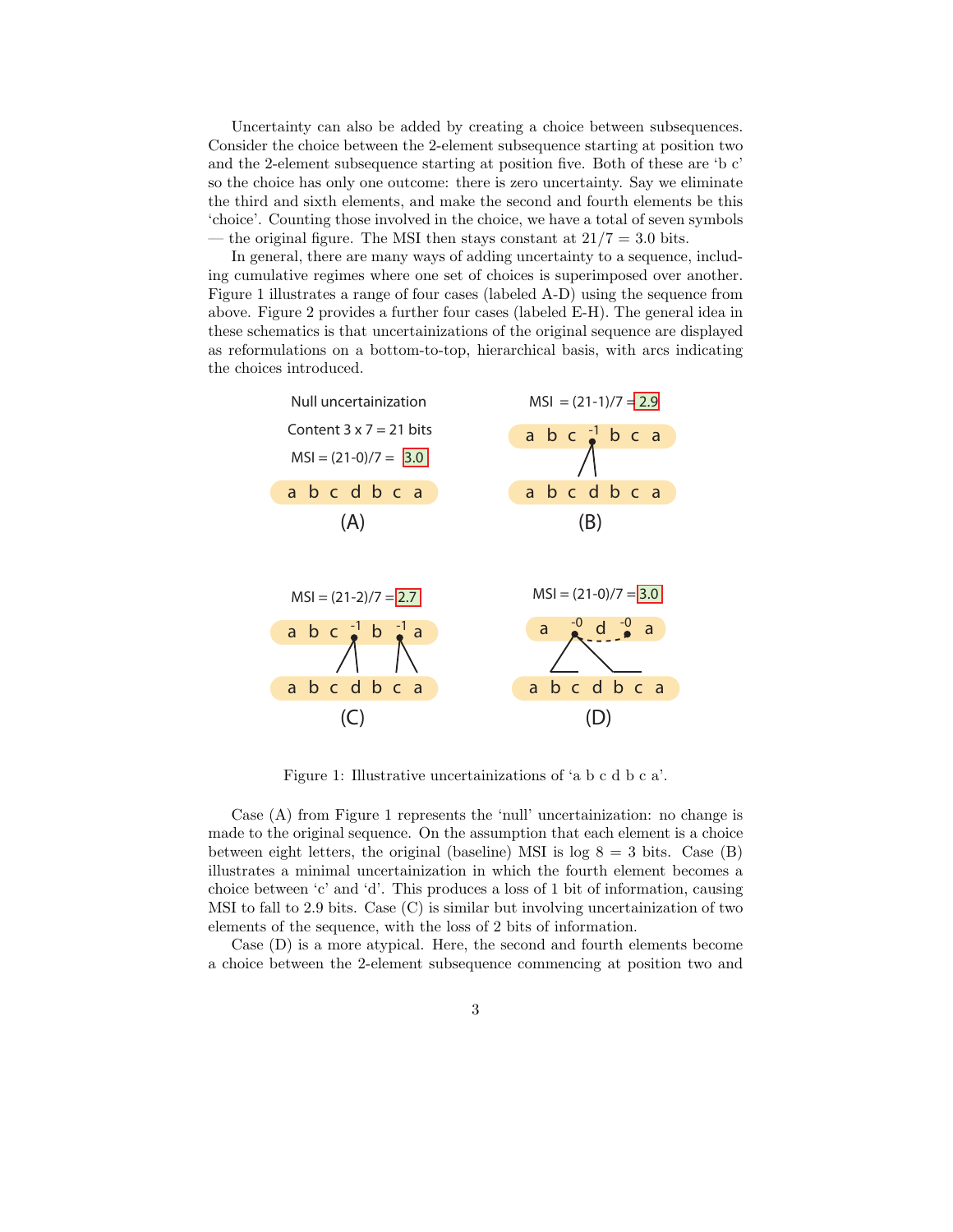the corresponding subsequence commencing at position five. Because these are identical, we have zero uncertainty and therefore zero information loss. We also have elimination of some symbols but, overall, the symbol count remains static. Counting in the elements of the subsequence, we have seven symbols in total, producing a MSI of 3.0 bits (the baseline figure).

Turning now to Figure 2, case (E) illustrates cumulative uncertainization. Initially, we replace the elements at positions four and seven with a choice between 'd' and 'a'. We then create a choice between the 3-element subsequence starting at position two, and the 3-element subsequence starting at position five, introducing this as the second and third element of the subsequence. The choice between 'd' and 'a' produces an information loss of 1.0 bit. But this is incurred in two places. The overall loss is then 2.0 bits. But we now have only six symbols in use so MSI rises to 3.2. Here we have enhancement of symbol content, providing evidence of self-redundancy.



Figure 2: More uncertainizations of 'a b c d b c a'.

Cases (F) and (G) illustrate the way in which cumulative uncertainization may have the effect of reducing MSI below the baseline. In case (F), four elements of the sequence are replaced with two-way choices, enabling a choice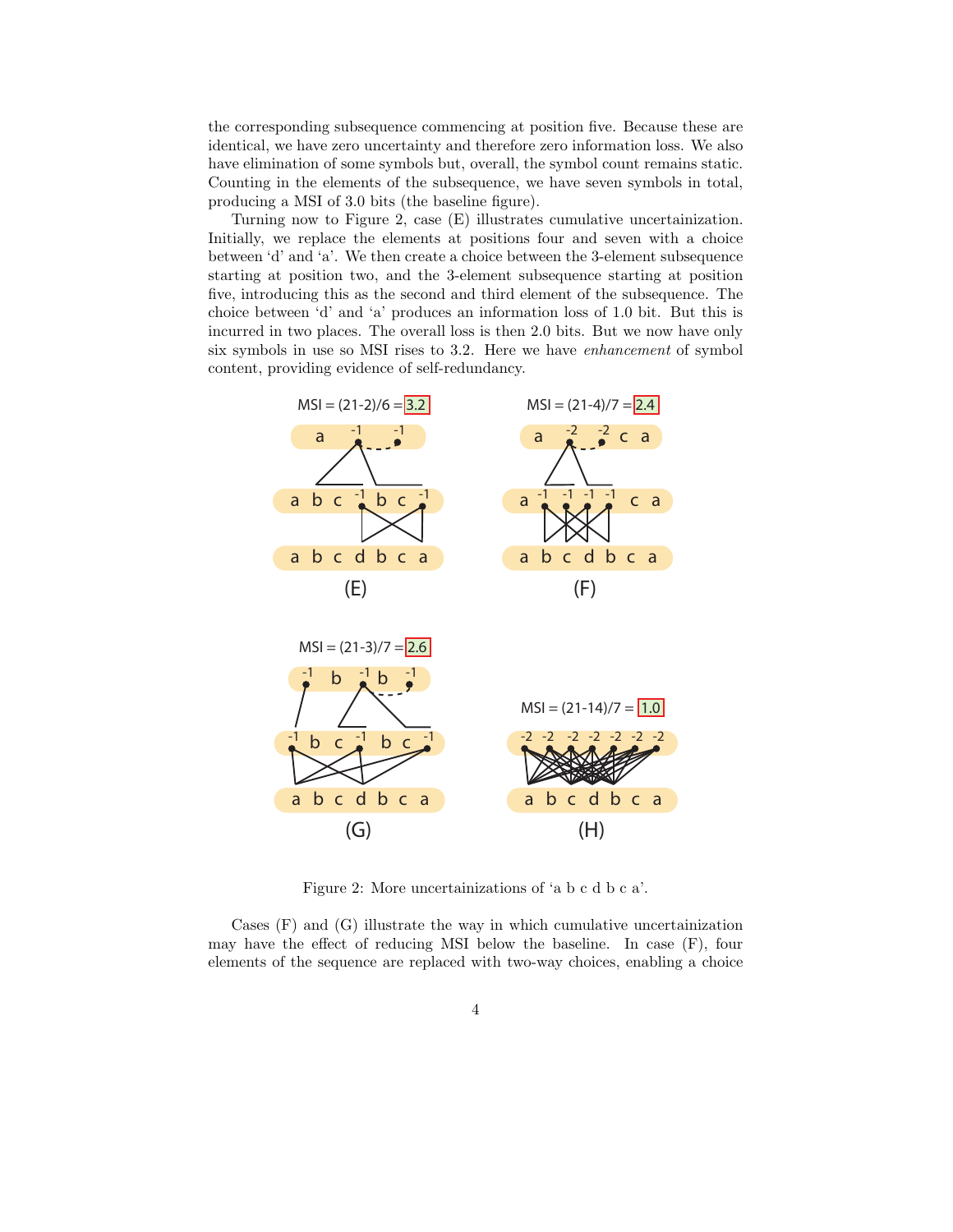between 2-element subsequences, effecting a loss of 2.0 bits of information. The general effect is loss of 4.0 bits of information but without there being any change in the number of symbols. The MSI falls to 2.4 bits. Case (G) is similar, although in this case only 3.0 bits of information are lost, producing a mean content of 2.6 bits.

Case (H) represents a rather extreme case of information loss. All seven elements of the sequence are replaced with four-way choices, producing a combined information loss of 14.0 bits. With seven symbols in use, mean content falls well below the baseline, to just 1.0 bit.

Self-redundancy has been defined to be the maximum enhancement of mean symbol content that can be achieved through uncertainization. In effect, it measures how much informational capacity is saved by moving to an optimal representation, and it is in this sense that it measures 'redundancy'. More intuitively, it can be seen as measuring the savings that can be made by introducing 'generalizations' (in the form of uncertainizations) for subsequences showing identical or nearly identical repeats. This interpretation helps to make sense of case (E) particularly. Here, the second level implicitly defines a generalization covering patterns of the form 'b c ?', where '?' can be either 'd' or 'a'. The enhancement of MSI that is then achieved can be viewed as resulting from the way in which this generalization captures the relevant pattern of repeats.

#### 2.2 Concentrative uncertainization

The general principle governing enhancement of mean content (and thus existence of self-redundancy) may now be apparent. Where the sequence exhibits



Figure 3: CID curve showing point of maximum information concentration.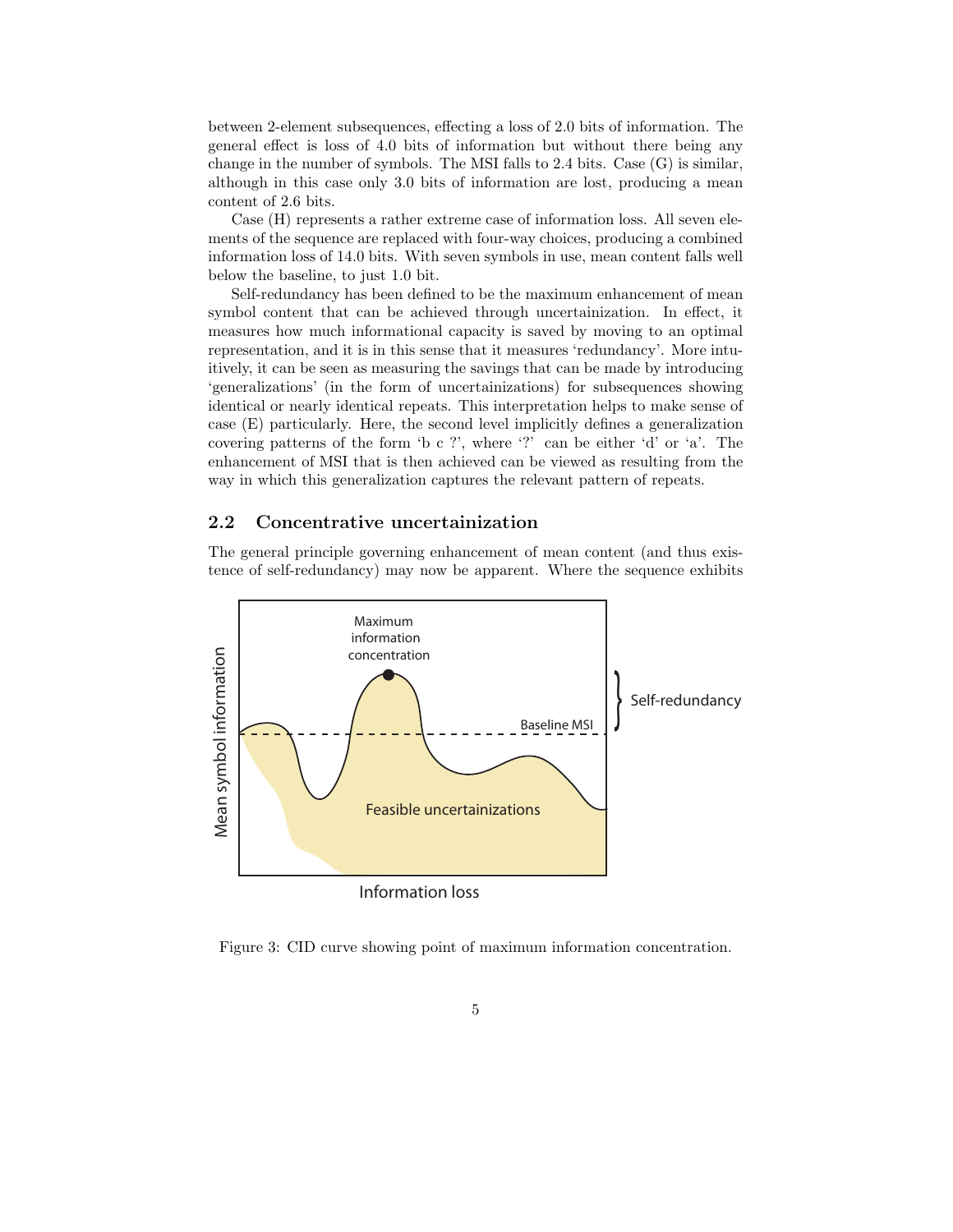repeated or nearly repeated patterns, there is the possibility for uncertainization to exploit the regularity through creation of uncertainized elements that generalize over the relevant selections. The more effectively this is done, the greater the mean content. Exploitation of a particular pattern may require a particular degree of information loss, however. Thus, we expect that the maximum achievable MSI will vary depending on the amount of loss which is introduced.

This leads to the concept of concentrative uncertainization, which is uncertainization carried out so as to always maintain maximum MSI subject to loss. This regime takes maximum advantage of any potential generalizations. Combinations of loss and MSI produced for particular data can be plotted out, as in Figure 3. The globally optimal value of MSI can then be identified. This identifies the uncertainization providing maximum concentration of information within symbols.

Referring back to the uncertainizations of Figure 1, we can now ask which of these are genuinely concentrative? In most cases, the issue cannot be decided without enumerating all the possibilities. However, case  $(D)$  is self-evidently optimal. Positive information concentration with zero loss can only be obtained by exploiting explicit repeats in the original sequence. Given that there is only one such repeat, we know that the uncertainization in question must yield optimal MSI. It is also possible to make a comparative judgement relating to cases (C) and (E). These show the same level of loss (2.0 bits). Since the former has higher MSI, we can infer that it must be closer to optimality (for this level of loss) than the latter.

#### 2.3 Concentrative recursive uncertainization (CRU)

The general goal of the present approach is use of information theory for derivation of structural analyses of sequences. This can be achieved, now, by deploying



Figure 4: Self-redundancy structure produced by recursive uncertainization.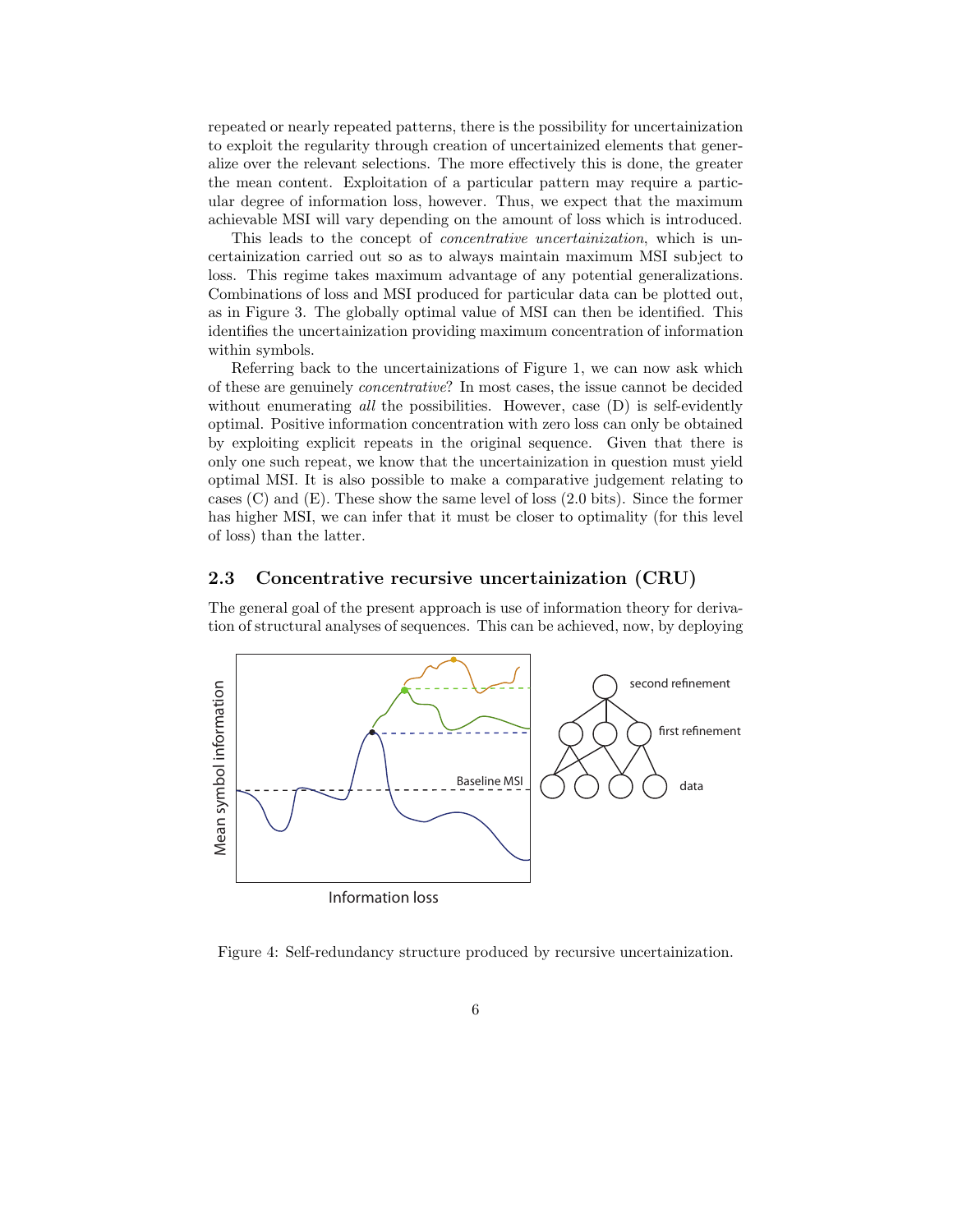concentrative uncertainization in a recursive regime. Consider the case where the process is used to discover the point of maximum information concentration (i.e., globally optimal MSI). What is then produced is a version of the original sequence in which some elements are replaced with choices. By definition, the arrangement of these must optimally capture the self-redundancies (i.e., repeat effects) in the sequence. Treating the choices as symbols, we then obtain a symbolic refinement of the original sequence that abstracts away the informationally dominant repeat effects.

The uncertainization method can then be applied recursively to the refinement that it, itself generates. By reprocessing refinements recursively, we then 'peel off' self-redundancy at successive levels of description. Application of the process to the original sequence captures structural aspects relating to basic repeats. Application to the refinement captures repeats involving constructs with sub-structure. Each subsequent application captures repeats at a higher level of organization. The overall effect is then to capture the self-redundancy structure of the sequence. The general effect is illustrated in Figure 4.

### 3 Self-redundancy structures in musical sequences

It is now possible to return to the theme of music. Figure 5 shows the selfredundancy structure that concentrative recursive uncertainization (CRU) produces for the initial sixteen notes in the melody of the British national anthem. Sequence elements are shown as ovals, here, with the layers corresponding to generated refinements. Strings such as '\$0', '\$1' etc. are symbols standing for particular choices, with definitions being provided in the leftmost instance. Arcs are used to indicate the constitution of choices in terms of individual elements or subsequences. Negative numbers appearing in the oval shapes are information losses associated with corresponding choices. Values of MSI are marginal values, calculated on the basis of the immediately prior encoding. All symbols are assumed to cost 4.0 bits of information.

At the bottom of the figure, the sixteen notes of the melody form the primitive nodes of the hierarchy. At the next level, the informationally optimal uncertainization of those data is represented first as a set of nodes and then to the right  $\sim$  as a linear string. Adjacent to this, we see calculations of aggregate content and MSI. At subsequent levels of the hierarchy, the same general arrangement is used.

Note the extensive use of the pattern 'c d  $b/c/e$ ' in the first encoding level. This results from the fact that the relevant pattern is repeated at three locations in the original sequence (positions 2, 5 and 12). Using the symbol '\$0' to represent the corresponding choice, four symbols are eliminated for  $1.58 \times 3$  bits of information loss. MSI rises to 4.93 bits, in excess of the baseline figure of 4 bits. A similar effect involves '\$0 \$0/\$3' in the second level refinement, and '\$5/c \$4' in the third level encoding.

For comparison, Figure 6 shows a detail from the self-redundancy structure for 'La Marseillaise', the French national anthem. In this case, the original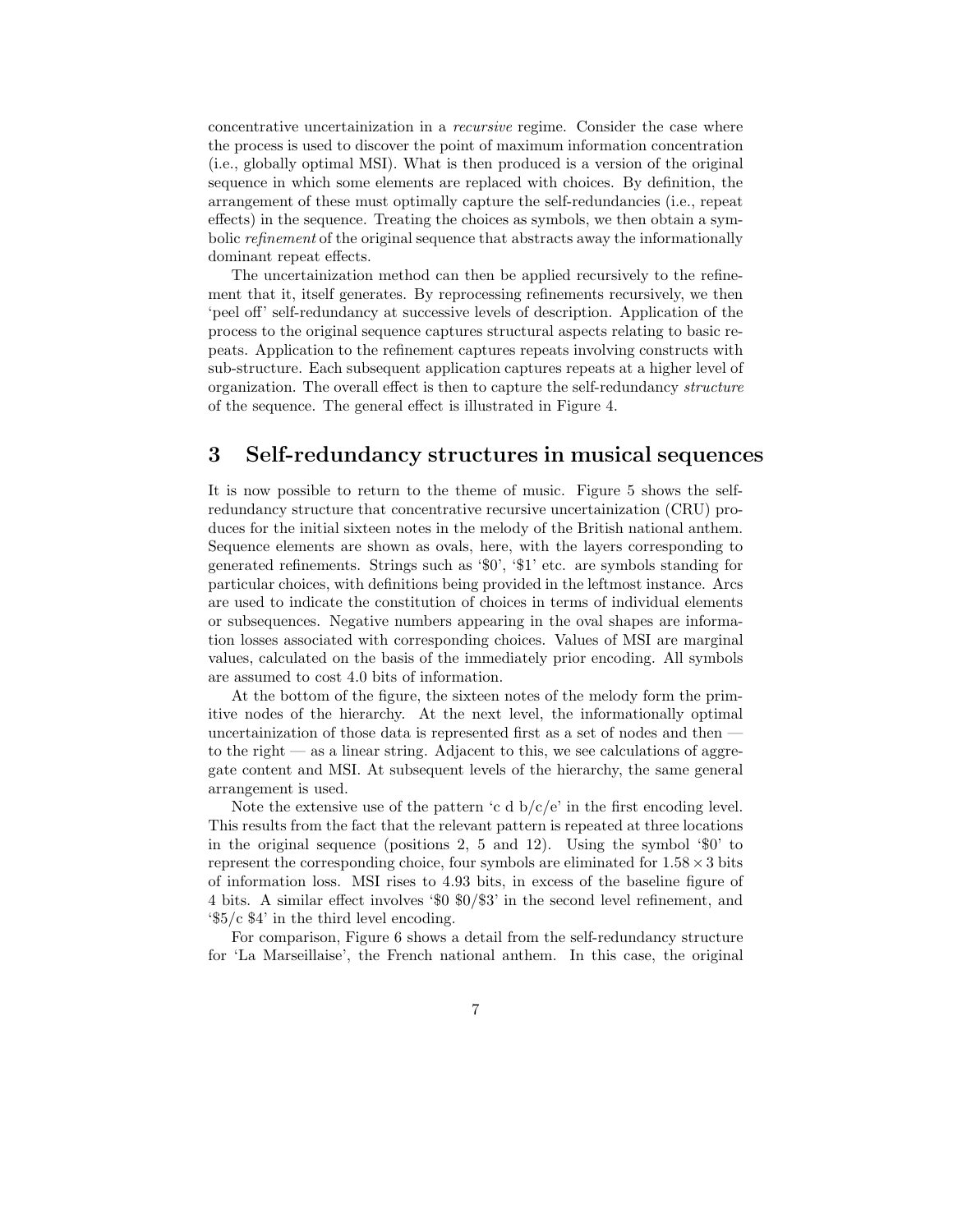

Figure 5: Self-redundancy structure of the first 16 notes from 'God Save the Queen' melody.

sequence is formed of strings providing an offset representation for individual notes and the hierarchy is substantially truncated. The note representation scheme used here has the form o:p:d:v, where o is the beat offset of the note from the previous note, p is the pitch offset (represented as a letter), d is a numeric duration (preceded by '-' where the value is in MIDI ticks) and v is an intensity value (preceded by 'v'). This is also the representation used in the generative experiments described below.

## 4 Generating musical replexes

Using concentrative uncertainization, it is possible to obtain structures capturing self-redundancies in a sequence over multiple levels. Such structures are symbol hierarchies and, like phrase-structure grammars, can be used for generative purposes. The essence of the procedure is recursive symbol-expansion.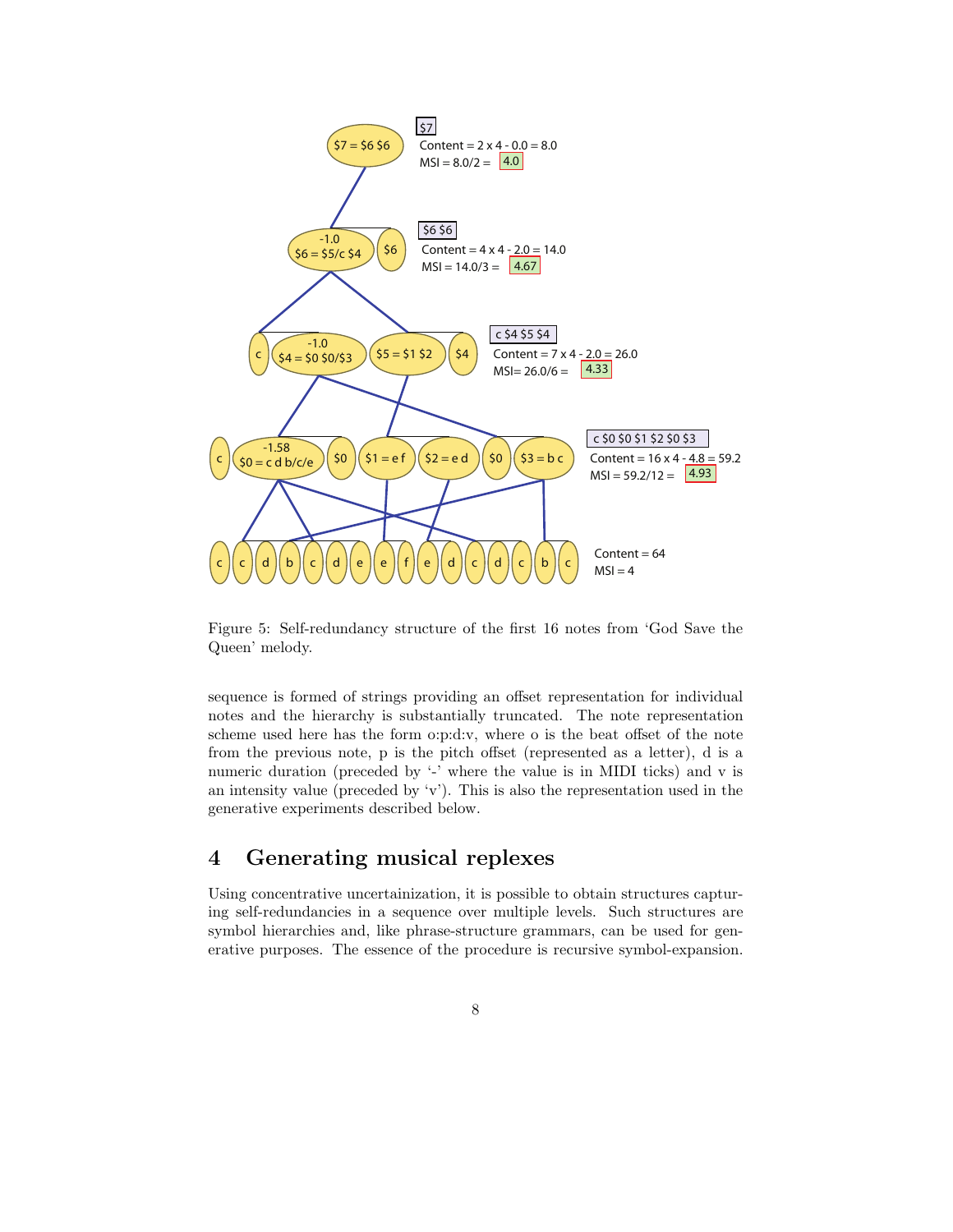

Figure 6: Upper self-redundancy structure of La Marseillaise melody.

Starting with the root symbol, symbols are expanded recursively, with random choices being made at any disjunctive branch. When no further symbol expansion is possible, the result must be a new sequence with the same selfredundancy structure as the original. Sequences constructed in this way are termed 'replexes' — literally 'refoldings'.

As an illustration, four replexes of the sequence from Figure 4 are

c c d b c d e e f e d c d e c d e e f e d c d e c d e e f e d c d c b c e f e d c d e c d c e f e d c d e c d e c c d b b c e f e d c d c c d c

Further examples can be generated using the applet at www.chrisThornton.eu/replexmusic.html. (Access the 'queen1' input set from the applet's main menu and then press 'Analyze' followed by 'Make'.)

Experiments have also been carried out involving other musical sources. These have used data from MIDI files put into the offset representation described above. A score representation for part of a replex of Mozart's Sonata in C Minor appears in Figure 7.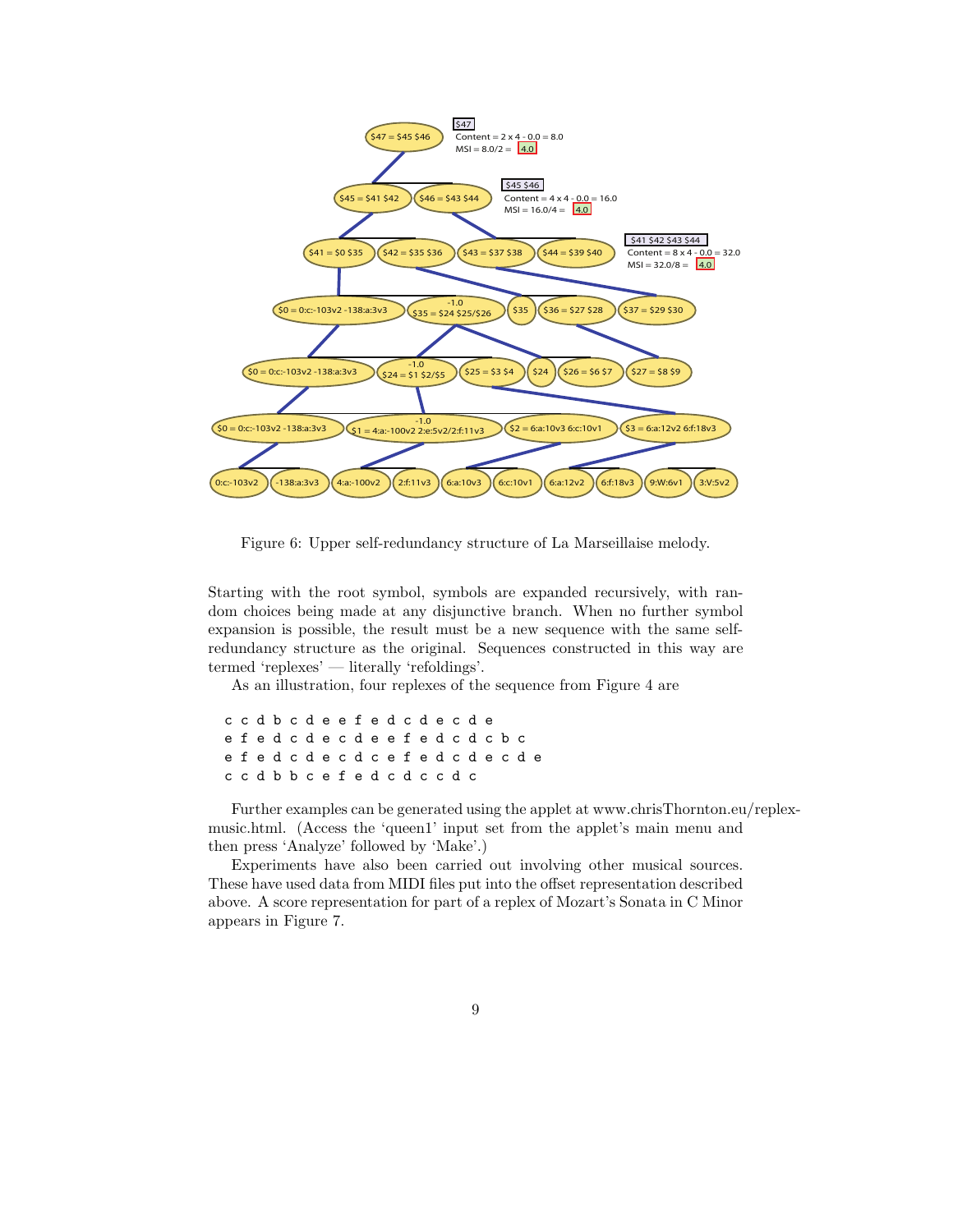

Figure 7: Extract from a replex of Mozart's Sonata in C Minor, 1st Movement.

### 4.1 Hyper-replexes

In the simplest case, obtaining generative music from uncertainization involves using self-redundancies from a single composition. Any entity generated from this can then be precisely defined: it is one of the original composition's replexes. However, it is also possible to work with structures amalgamated from more than one composition. The resulting artefact then combines (or 'crosses') informational properties from different sources. Such entities are termed 'hyperreplexes'.

One way to use this idea involves crossing the self-redundancy structures from different compositions. For example, Figure 8 shows a score representation for an extract of a replex crossing Bach's prelude No 3 (from WTC book 1) with Philip Glass's Koyaanisqatsi Suite. (Part of this piece can be played from the website.) It is also possible to amalgamate structures taken from different modalities, however. For example, we can amalgamate structures taken from textual sequences with ones derived from musical sequences. This opens up the possibility of generating musical/textual hybrids. Some examples can also be played from the website.



Figure 8: Extract from a hyper-replex crossing Bach's Prelude No. 3 with Philip Glass's Koyaanisqatsi Suite.